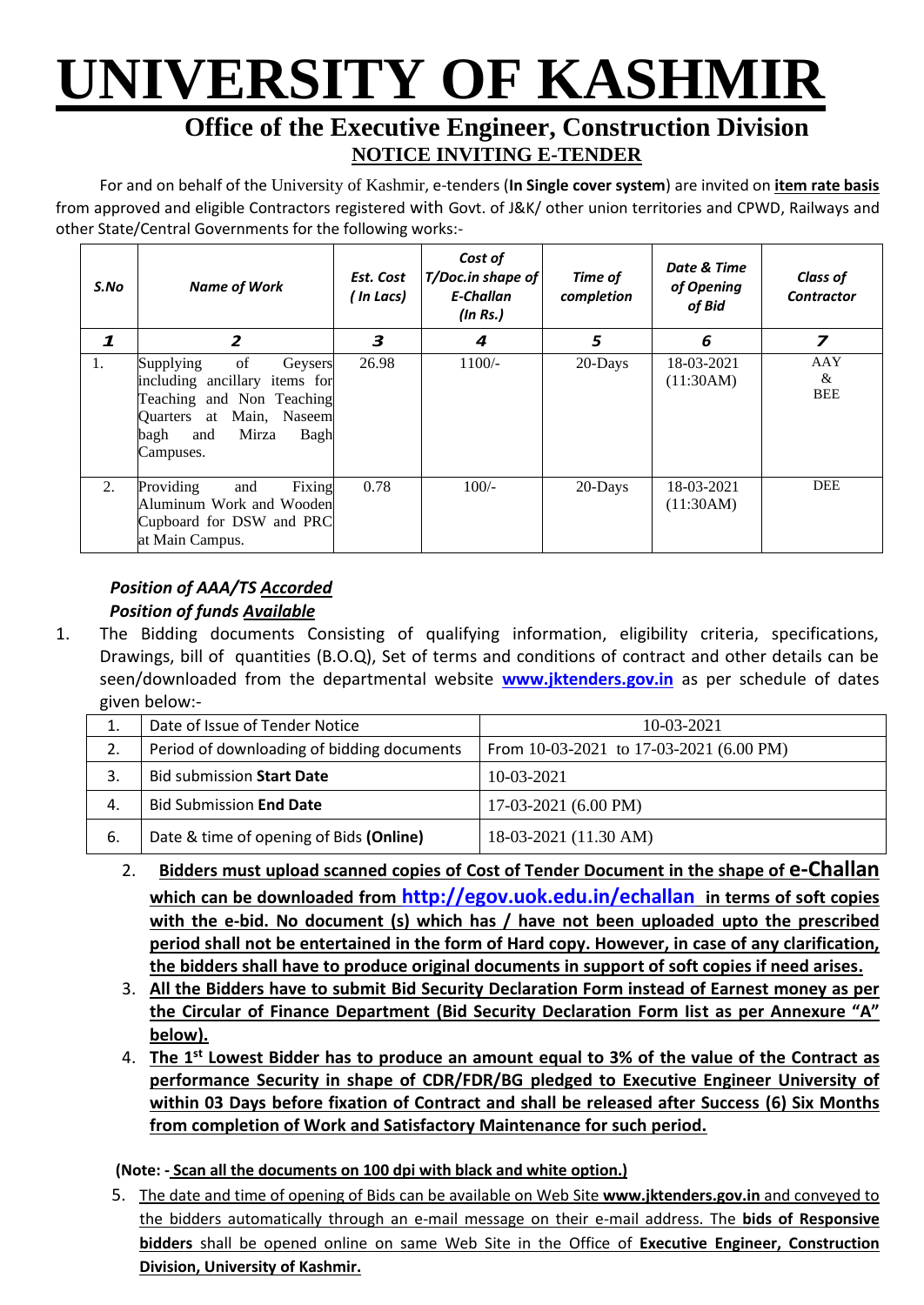6. The bids for the work shall remain valid for a period of 120 days from the date of opening of Technical bids.

#### **The earnest money shall be forfeited, If:-**

- a. Any bidder/ tenderer withdraw his bid/ tender during the period of bid validity or make any modifications in the terms and conditions of the bid.
- b. Failure of Successful bidder to furnish the required performance security within the specified time limit.
- c. Failure of Successful bidder to execute the agreement within 28 days after fixation of contract.
- 7. Instruction to bidders regarding e-tendering process.
- 7.1. Bidders are advised to download bid submission manual from the "Downloads" option as well as from "Bidders Manual Kit" on website [www.jktenders.gov.into](http://www.pmgsytendersjk.gov.into/) acquaint bid submission process.
- 7.2. To participate in bidding process, bidders have to get 'Digital Signature Certificate (DSC)' as per Information Technology Act-2000. Bidders can get digital certificate from any approved Vendor.
- 7.3. The bidders have to submit their bids online in electronic format with digital Signature. No bid will be accepted in physical form.
- 6.4. Bids will be opened online as per time schedule mentioned in Para-1.
- 6.5 The Department will not be responsible for delay in online submission due to any reasons.
- 8. Bidders are advised not to make any change in BOQ (Bill of Quantities) contents. In no case they should attempt to create similar BOQ manually. The BOQ downloaded should be used for filling the item rate inclusive of all taxes and it should be saved with the same name as it contains.
- 9. Price escalation and Taxes:- The unit rates and prices shall be quoted by the bidder entirely in Indian Rupees and the rates quoted shall be deemed to include price escalation and all taxes including CGST and SGST up to completion of the work, unless otherwise specified. Deduction on account of taxes shall be made from the bills of the contractor on gross amount of the bill as per the rates prevailing at the time of recovery.
- 10. Bidders are advised to use "My Documents" area in their user on e-Tendering portal to store such documents as are required.
- 11. In case of any specified project the relevant guidelines / standard bidding document shall be followed.
- 12. Instructions to Bidder (ITB)
- 12.1. All bidders shall upload the following information and documents along with qualification criteria / qualification information with their bids:-
- *a.* Copies of original documents defining constitution/ legal status, place of registration and principal place of Business with up to date renewal.
- 12.2. *Valid GSTIN Registration with latest clearance certificate/Acknowledgement receipt of GST return copy GST-3B and PAN Card.*
- 12.3. The bidder at his own responsibility and risk should visit and examine the site of work and its surroundings before submission of bid.
- 12.4. Non attendance of pre-bid meeting will not be cause of disqualification of the bidder.
- 12.5. All documents relating to the bid shall be in the English Language.
- 12.6. The Bidder shall have to use good quality approved materials at his own cost, no departmental supplies be made by the University
- 12.7. If the bidder does not quote rate for any item of the rate list/quantity schedule, cost of such item/ items shall be deemed to be part of the overall/total contract value. No rate shall be allowed for such item / items in the allotment of contract.
- 13. General Conditions of Contract:-
- 13.1. The date of start of the work shall be reckoned within one week from the date of issuance of LOI/Contract allotment as the case may be.
- 13.2. Penalty for delay in completion:-In case of delay in completion of work beyond stipulated period of completion, penalty of Rs. 2000/- per day but up to maximum of 10% of the total contract shall be imposed.
- 13.3. Time extension:-Suitable time extension shall be granted in case of increase in scope of work and in the event of delay beyond control of contractor to be determined by the department.
- 13.4. Advance Payments:-No mobilization advance/equipment advance shall be paid unless otherwise specified in the SBD.
- 13.5. Secured Advance:-No secured advance is admissible unless otherwise specified.
- 13.6. Retention Money: 10% shall be deducted from each running bill of the successful contractor which shall be released after virtual completion of work in all respects/when recommended.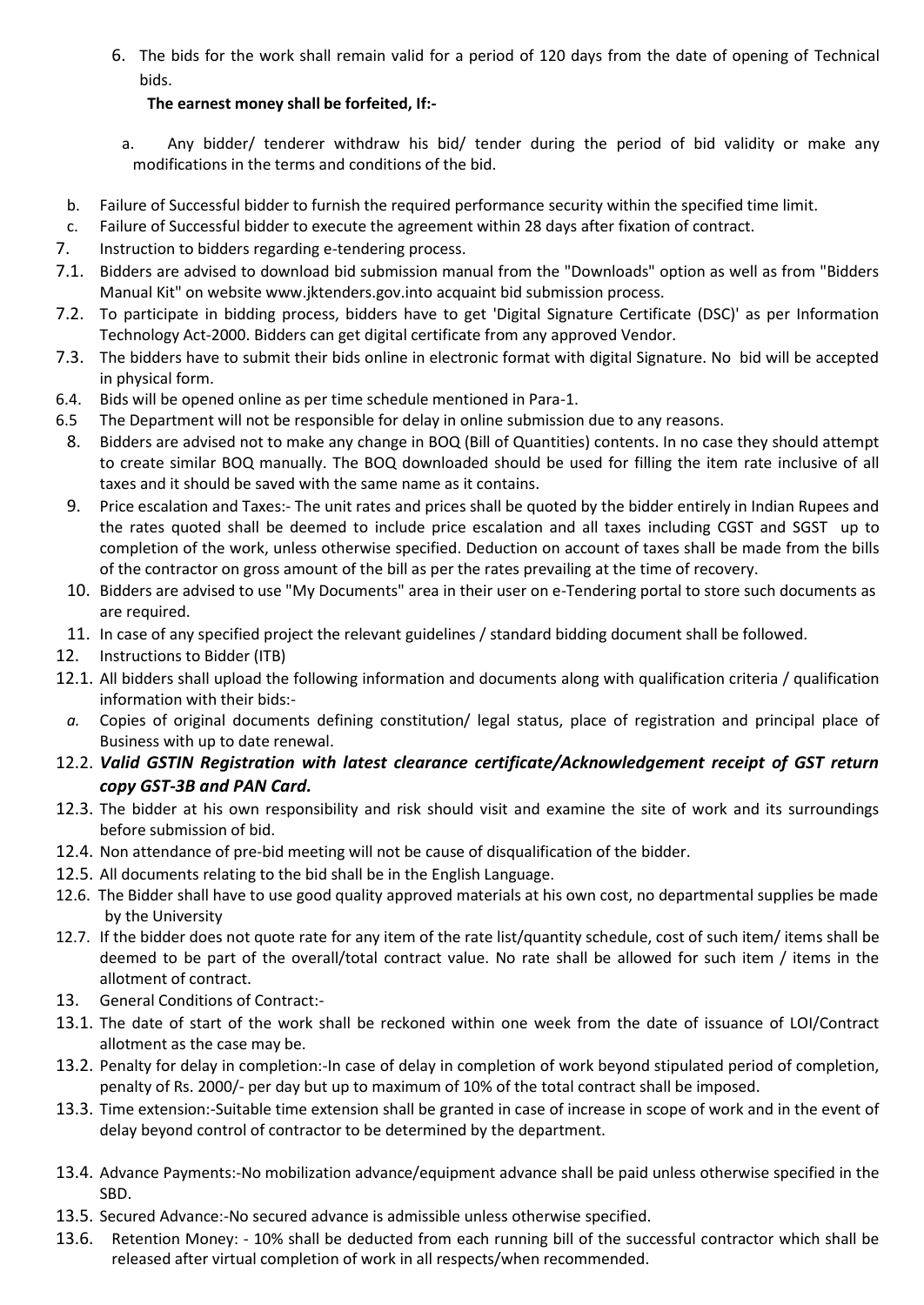- 13.7. Schedule of Payment:-The payment schedule shall be fixed after award of contract in favour of successful bidder, on the basis of availability of funds and value of work executed, shall be determined by the Engineer.
- 13.8. Amendment of bidding document:-Before the deadline for submission of bids the employer may modify the bidding documents by issuing Addenda.
- 13.9. The tender receiving authority reserves the right to accept or reject any tender or all tenders without assigning any reason thereof.
- 13.10. Restoration of work: On completion of contract the contractor shall be responsible to remove all un-used material and restore all work in its original position at his own cost.
- 13.11. Traffic regulations:-The contractor is bound to adhere to traffic regulations as is applicable from time to time and ensure arrangements of smooth regulation of traffic during execution of work.
- 13.12. Arbitration:- The arbitration shall be conducted in accordance with the arbitration procedure stated in the J&K conciliation and Arbitration Act No:-xxxv of 1997 issued vide SRO No:-403 vide Notification of J&K Govt., "Law Department" 11th December-1997.
- 13.13. Defective Liability period: The DLP shall be commenced from the date of certified completion of work and period shall be 6 months.
- 13.14. In case the agency fails to execute the work, the deposits in the shape of CDR shall be liable for forfeiture

besides initiating other punitive actions against the defaulter without serving any notice.

13.15. All Key Construction material shall have to be strictly as per prescribed specifications and approval of the Engineer In-charge.

The CDR shall be released after (6) six months from completion of the work and satisfactory maintenance for such period.

- 13.16. Failure on part of the contractor to fulfill his obligations of maintenance schedules shall result in forfeiture of the deposits held for this purpose as well as the CDR for this work.
- 13.17. Safety: The contractor shall be responsible for safety of all activities at site of work.
- 13.18. Discoveries: Anything of historical or other interest or of significant value unexpectedly discovered on the site shall be the property of University.
- 13.19. Tests:-The contractor shall be solely responsible for carrying out the mandatory tests required for the quality control at his own cost (if applicable).
- 13.20. Termination: The employer may terminate the contract if the contractor causes a fundamental breach of the contract.
- 13.21. Fundamental breach of contract will include:
	- **a.** Continuous stoppage of Work for a period of 30 days without authorization of Engineer in-charge.
	- **b.** Contractor is declared bankrupt.
	- **c.** Any evidence of involvement of contractor in corrupt practices.
- **d.** If the contractor indulges in willful disregard of the quality control measures put in place by the department.
- **e.** Contractor delays the completion of work beyond stipulated time of completion.
- **f.** Pursuant to the process of termination of defaulted contract, the employer reserves the right to invite fresh tender for the balance work at the risk and cost of defaulting contractor.
- **g.** If in case contractor failed to start /complete the work, within the stipulated time period, his CDR/Earnest Money shall be forfeited after termination of the contract. Besides, defaulting contractor shall be debarred from taking works in R&B Department at least for one year.

13.22. Major Labor Laws applicable to establishment engaged in building and other construction Work:-

- a. Workmen compensation act 1923.
- b. Payment of Gratuity Act 1972.
- c. Employees P.F. and Miscellaneous Provision Act 1952.
- d. Maternity Benefits Act 1951.
- e. Contract Labor (Regulation & Abolition) Act 1970.
- f. Minimum Wages Act 1948.
- g. Payment of Wages Act 1936.
- h. Equal remuneration Act 1979.
- i. Payment of bonus Act 1965.
- j. Industrial disputes Act 1947.
- k. Industrial employment standing orders Act 1946.
- l. Trade Union Act 1926.
- m. Child Labor (Prohibition & Regulation) Act 1986.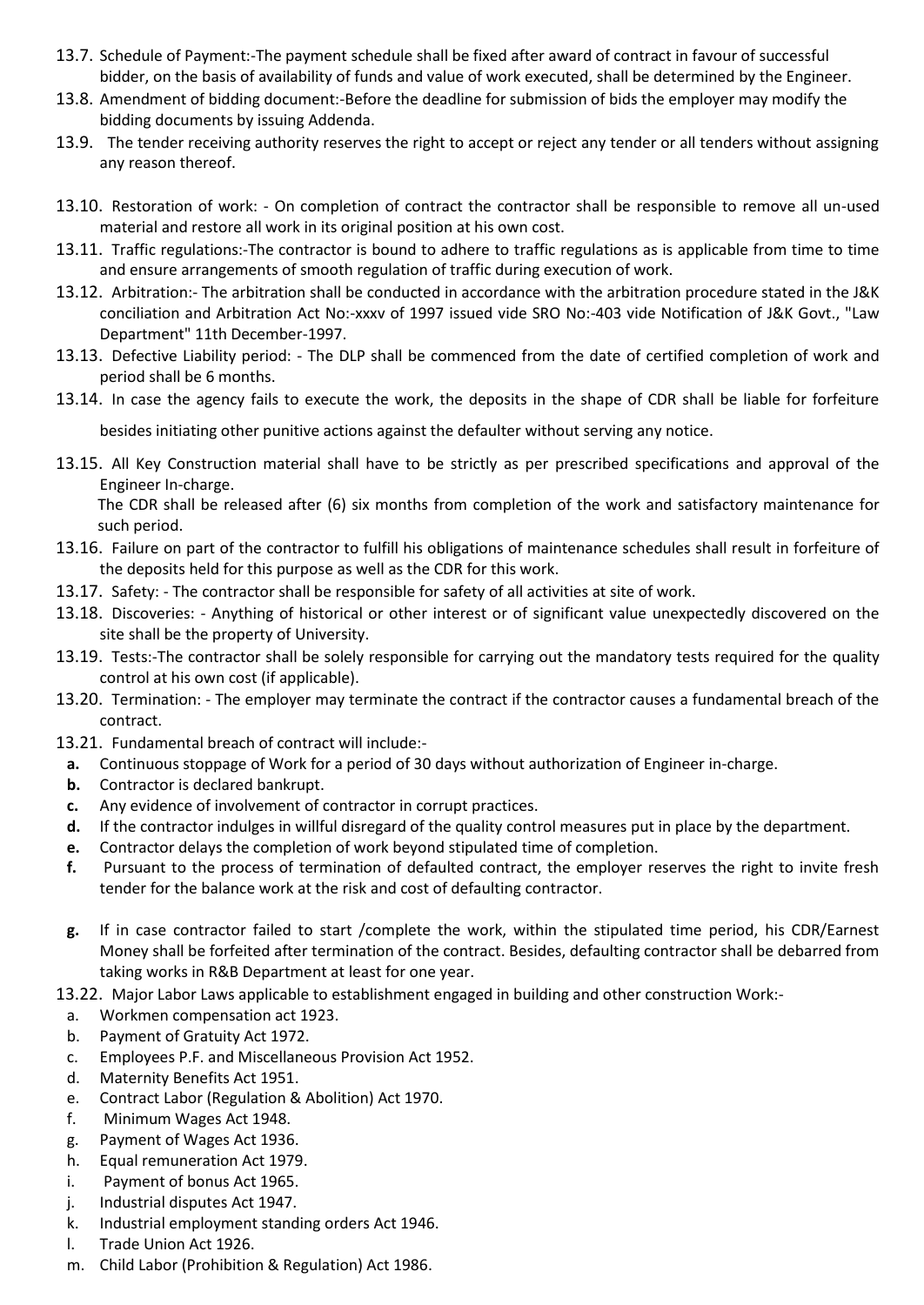- n. Inter State Migrant workmen's (Regulation of employment & Conditions of service)Act 1979.
- o. The Building and other Construction workers (Regulation of employment and Condition of service) Act 1996 and the Census Act of 1996.
- p. Factories Act 1948.
- q. Compliance with Labor Regulation Laws of J&K State.
- 13.23. Specification/Quality Control: -All items of works shall confirm to specifications as per IRC/ MORTH/ NBO/ CPWD/ SSR/ Any other prescribed specifications and quantities may vary  $\pm$  10% to the estimated quantities.
- 13.24. Insurance:- Insurance cover to Labor / Machinery / Work / Plant material / Equipment by the contractor shall be mandatory.
- 13.25. Laws Governing the Contract:-The contract shall be governed by Laws of the land.
- 13.26. Court's Jurisdiction:-In case of any disputes/differences between contractor and Department the jurisdiction shall be J&K State.
- 13.27. Time Extension:
	- a. The work is to be completed within the time limit specified in the NIT and the time of completion will also increase / decrease in proportion with additional / deleted quantum of work depending upon the actual quantum of work.
	- b. Request for extension of time shall be made by the contractor in writing not later than fifteen days of happening of the event causing delay. The contractor shall also indicate in such a request the period for which extension is desired.
	- c. Abnormal /bad weather or Serious loss or damage by fire or Civil commotion, strike or lockout (other than among the labour engaged by the contractor) affecting any or the trades employed on the work, or Non availability of departmental stores. Any other cause which in the absolute discretion of the accepting authority is beyond the contractor's desire.
	- d. On contractor's representation based on the grounds as detailed above the time for completion of the work may be extended by a period considered reasonable by the Department.
- e. Extension of time shall be also admissible in the event of temporary suspension of work.
- 14. The tender / bid is liable to rejection if it does not fulfill the requirements as laid down in NIT.
- 15. All other terms conditions are as per PWD Form 25 (Double agreement Form)

Executive Engineer

NIT No: - F (E.Tend) (UCD) KU/ 62/20 DATED: -09-03-2021.

Copy to the: -

- 1. Director, IT & SS for information .He is requested to upload the main tender notice on the University Web site for wide publicity.
- 2. Deputy/Assistant Registrar (Accounts/Dev) for information.
- 3. P.S. to Registrar for information of the Registrar.
- 4. Head draftsman for information.
- 5. President J&K Constructional Contractors Association, Sheikh Bagh, Srinagar for information.
- 6. Notice board.
- 7. File